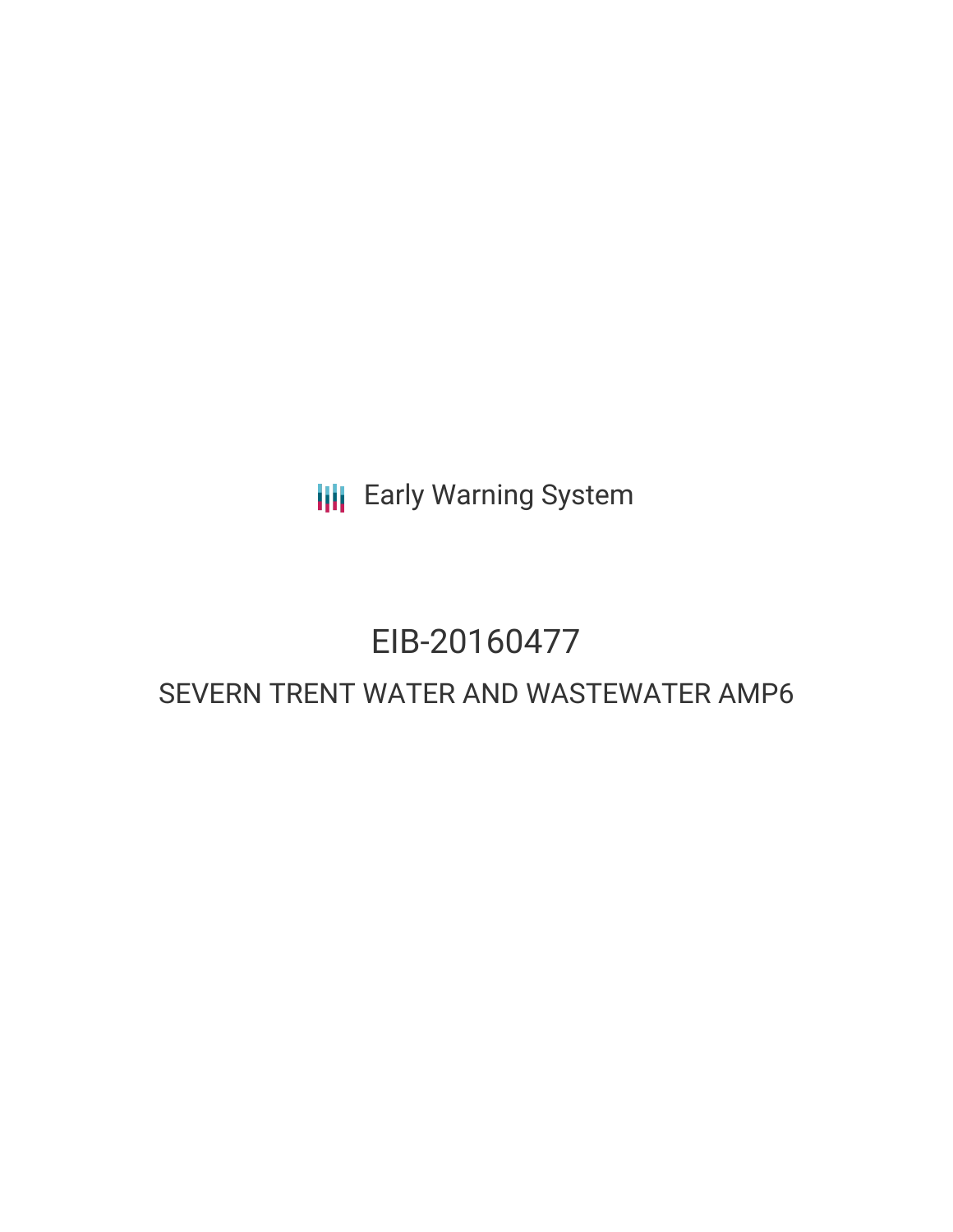

### **Quick Facts**

| <b>Countries</b>               | United Kingdom                 |
|--------------------------------|--------------------------------|
| <b>Financial Institutions</b>  | European Investment Bank (EIB) |
| <b>Status</b>                  | Proposed                       |
| <b>Bank Risk Rating</b>        | U                              |
| <b>Borrower</b>                | Severn Trent PLC               |
| <b>Sectors</b>                 | <b>Water and Sanitation</b>    |
| <b>Investment Type(s)</b>      | Loan                           |
| <b>Investment Amount (USD)</b> | \$318.17 million               |
| <b>Project Cost (USD)</b>      | \$776.35 million               |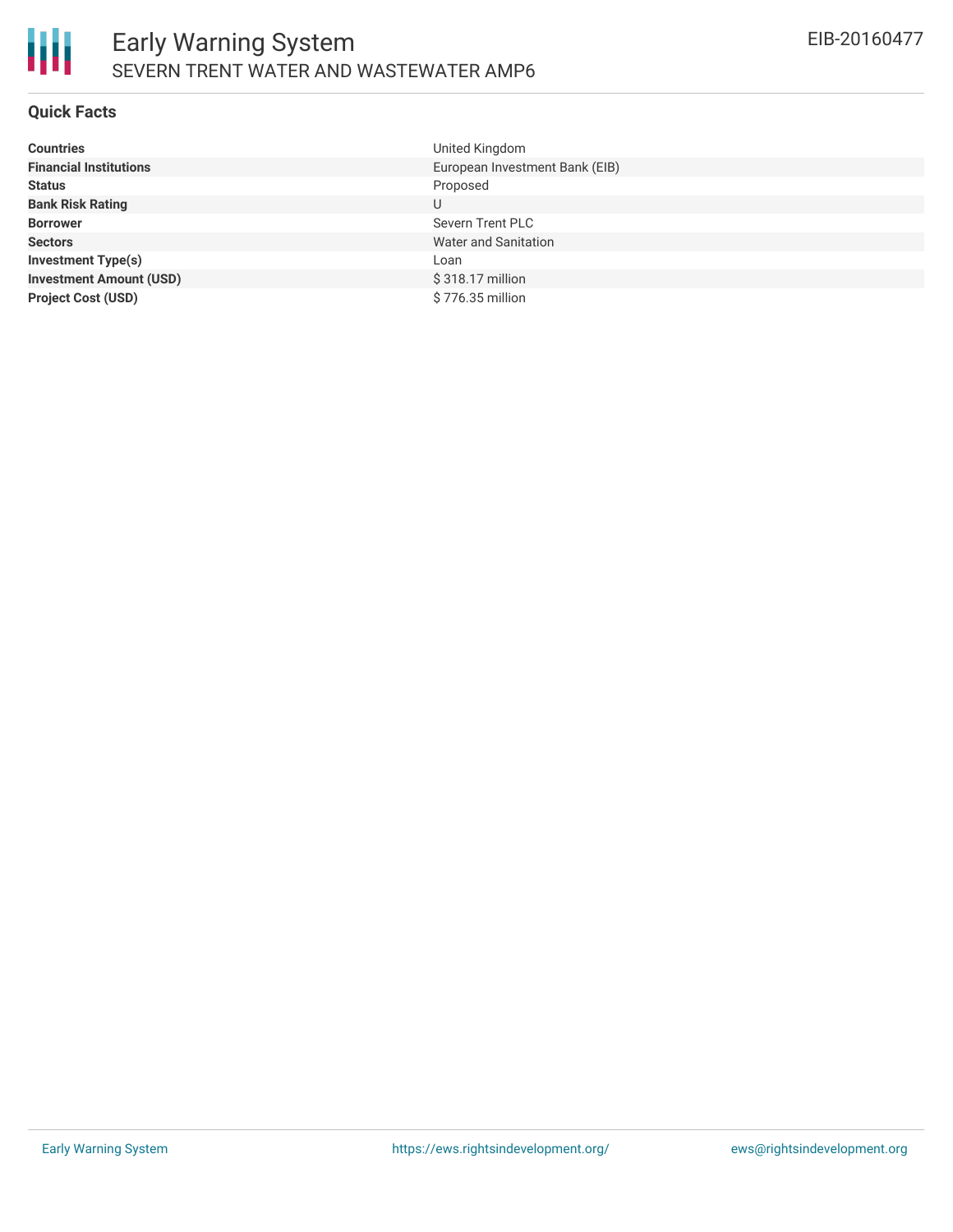

# **Project Description**

This project is structured as a programme of investments to increase the resilience and performance of drinking water treatment and water supply assets. The programme will support various activities through the English Midlands and Mid-Wales, covering: a) wastewater collection and treatment; b) water treatment and supply; c) water transfer.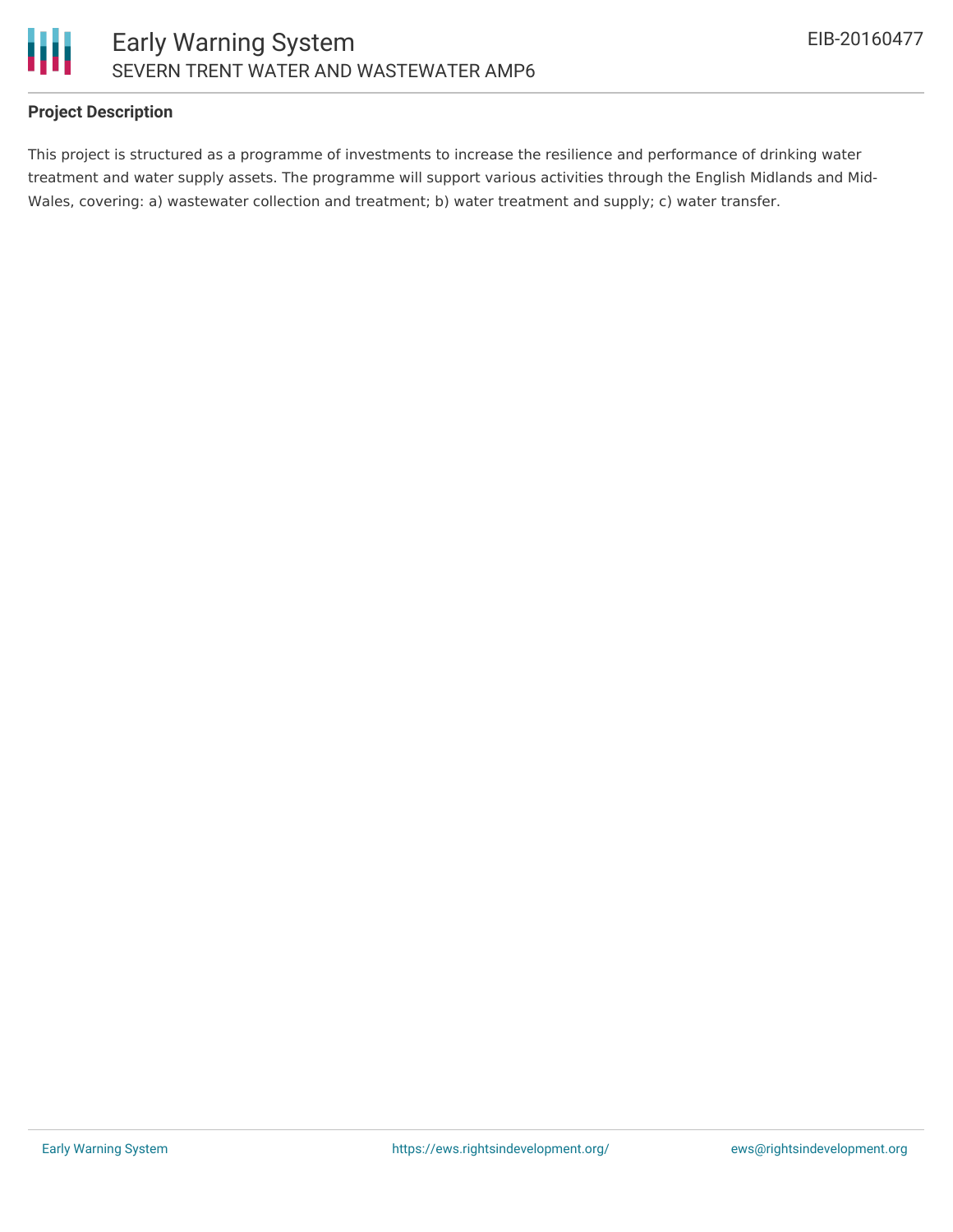# **Investment Description**

European Investment Bank (EIB)

Severn Trent Water Ltd (STW) provides drinking water and collects and treats wastewater for over 4.3 million households and businesses in the Midlands and Mid-Wales. STW is the third largest regulated water and sewerage company in the UK in terms of regulated capital value.